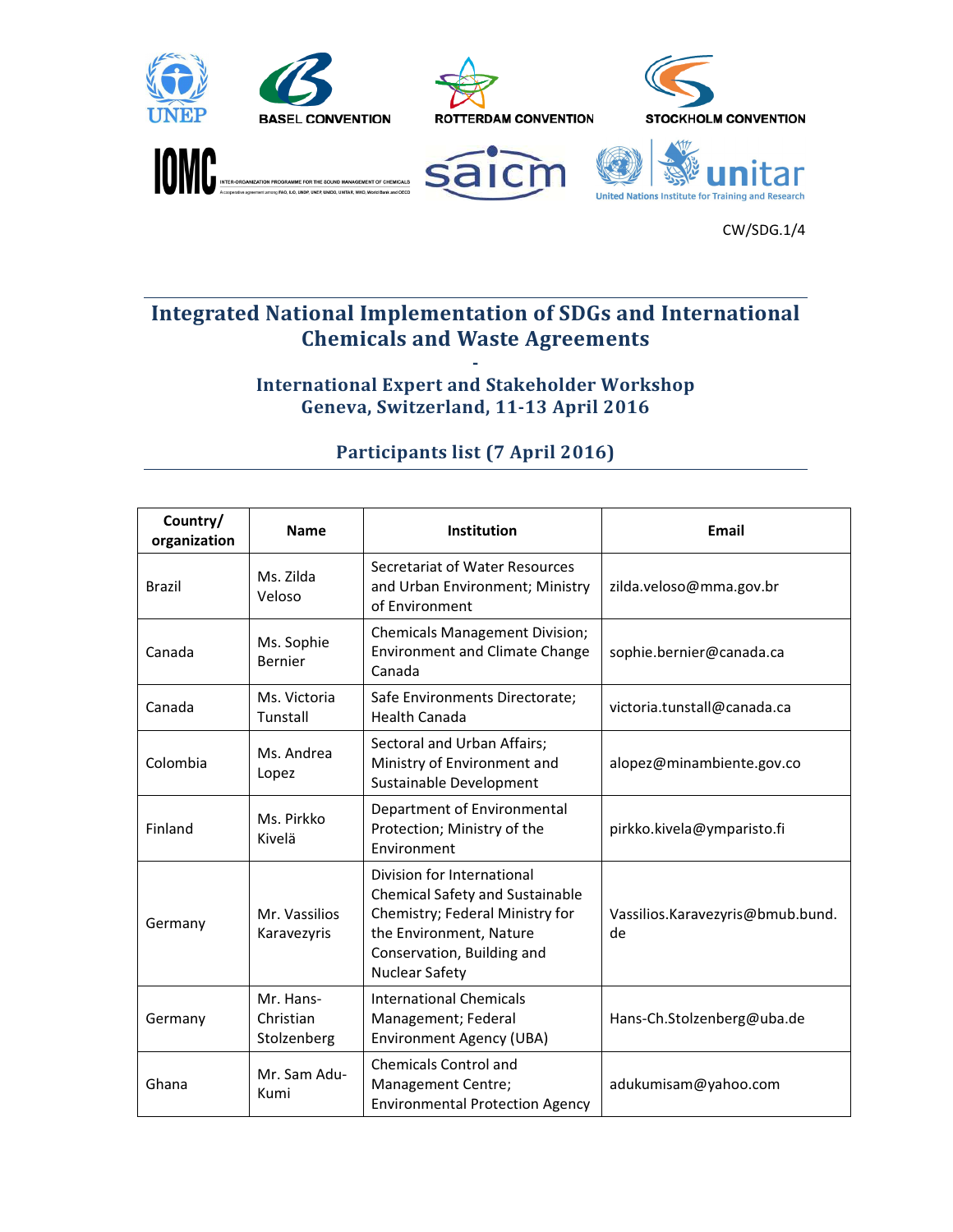| Honduras                     | Ms. Ana<br>Gabriela<br>Ramirez        | Departamento para la Gestion de<br>Productos Quimicos (DGPQ);<br><b>CESCCO-MINAMBIENTE</b>                                          | agabrielaramirez@gmail.com     |
|------------------------------|---------------------------------------|-------------------------------------------------------------------------------------------------------------------------------------|--------------------------------|
| Iran, Islamic<br>Republic of | Mr.<br>Mohammad<br>Hematyar           | National Authority for Chemicals<br>Conventions; Ministry of Foreign<br><b>Affairs</b>                                              | hematyar22@gmail.com           |
| Iran, Islamic<br>Republic of | Mr. Seyed<br>Jamaleddin<br>Shahtaheri | Department of Occupational<br><b>Health Engineering</b><br>School of Public Health, Tehran<br><b>University of Medical Sciences</b> | shahtaheri@tums.ac.ir          |
| <b>Ivory Coast</b>           | Mr. Kouame<br>Kouadio                 | Ministère de l'Environnement, de<br>la Salubrité Urbaine et du<br>Développement Durable                                             | adrohpango@gmail.com           |
| Jordan                       | Mr.<br>Mohammed<br>Khashashneh        | Hazardous Substances and Waste<br>Management Directorate;<br>Ministry of Environment                                                | mkhashashneh@yahoo.com         |
| Madagascar                   | Ms. Marthe<br>Rahelimalala            | Direction General de<br>l'Environnement; Ministry of<br>Environment, Ecology, Sea and<br>Forest                                     | marthe rahel@yahoo.fr          |
| Philippines                  | Ms. Dorica<br>Naz-Hipe                | <b>Environmental Management</b><br>Bureau; Department of<br><b>Evnrionment and Natural</b><br>Resources                             | dorica_naz@yahoo.com           |
| Romania                      | Ms. Mihaela<br>Ciobanu                | <b>Impact Assessment and Pollution</b><br><b>Control General Directorate;</b><br>Ministry of Environment, Water<br>and Forests      | mihaela.ciobanu@mmediu.ro      |
| Russia                       | Mr. Vladimir<br>Lenev                 | Permanent Mission of the<br>Russian Federation to<br>International Organizations in<br>Nairobi                                      | vladimirlenev@mail.ru          |
| Sri Lanka                    | Mr. Senarath<br>Mudalige              | Air Resources Management &<br>International Relations Division;<br>Ministry of Mahaweli<br>Development & Environment                | lasith@slt.lk                  |
| Swaziland                    | Mr. Vusumuzi<br>Fortune               | Environmental Assessment and<br>Compliance; Swaziland<br><b>Environment Authority</b>                                               | vfsimelane@SEA.ORG.SZ          |
| Sweden                       | Ms. Maria<br><b>Delvin</b>            | Swedish Chemicals Agency;<br>Ministry of Environment and<br>Energy                                                                  | Maria.Delvin@kemi.se           |
| Switzerland                  | Mr. Felix<br>Wertli                   | Global Affairs Section,<br>International Affairs Division,<br>Federal Office for the<br>Environment                                 | Felix. Wertli@bafu.admin.ch    |
| Switzerland                  | Mr. Michel                            | Global Affairs Section,                                                                                                             | michel.tschirren@bafu.admin.ch |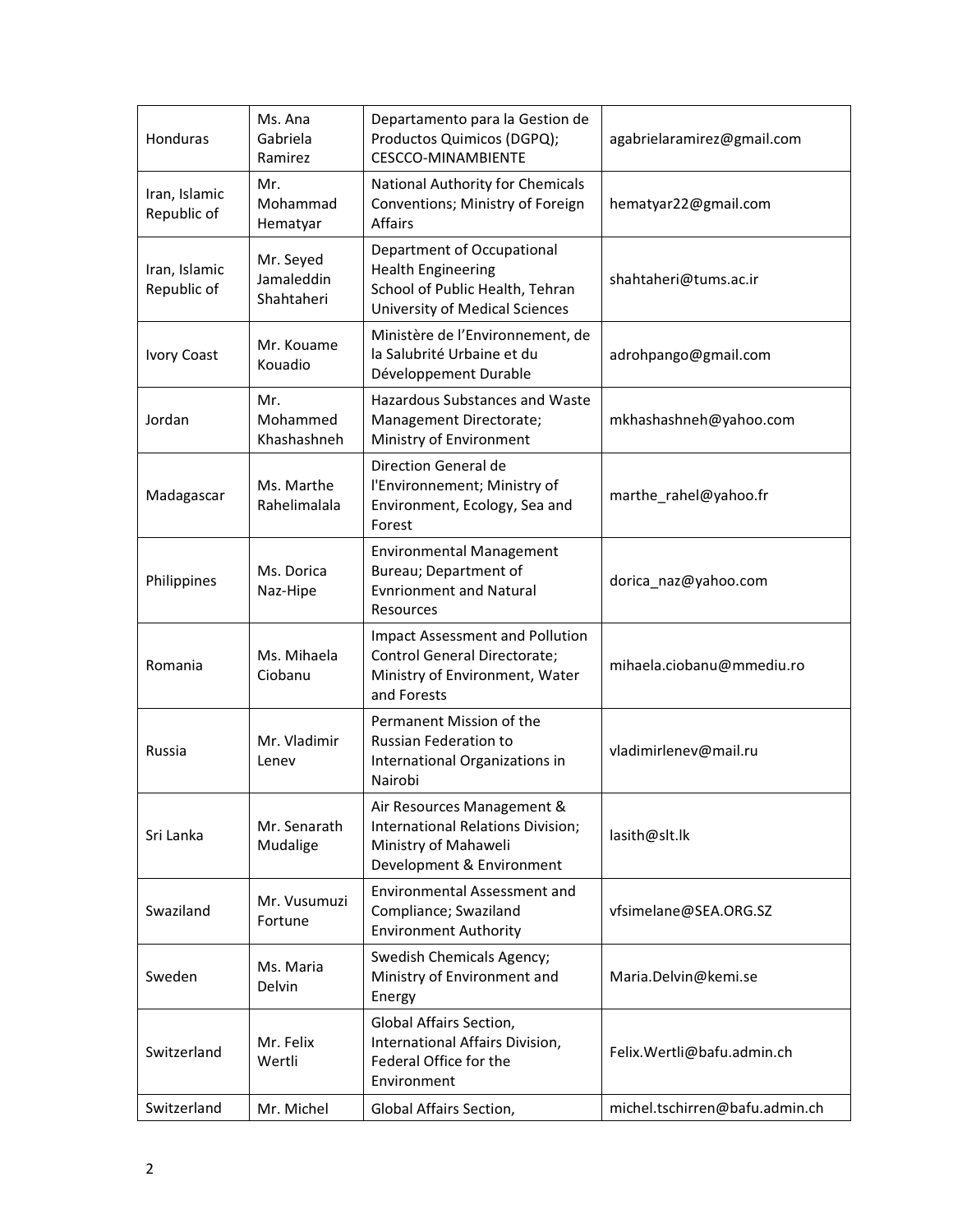|                                   | Tschirren                 | International Affairs Division,<br>Federal Office for the<br>Environment                                                                                                        |                                     |
|-----------------------------------|---------------------------|---------------------------------------------------------------------------------------------------------------------------------------------------------------------------------|-------------------------------------|
| Thailand                          | Ms. Sunee<br>Thapinta     | Waste and Hazardous Substances<br>Management Bureau; Pollution<br>Control Department; Ministry of<br>Natural Resources and<br>Environment                                       | sthapinta@hotmail.com               |
| Uruguay                           | Ms. Agustina<br>Camilli   | Permanent Mission of Uruguay<br>to the United Nations Office and<br>other International Organizations<br>in Geneva                                                              | agustina.camilli@urunugi.ch         |
| US                                | Ms. Katherine<br>P. Weber | Office of Environmental Quality<br>and Transboundary Issues;<br><b>Bureau of Oceans and</b><br>International Environmental and<br>Scientific Affairs; US Department<br>of State | WeberKP@state.gov                   |
| Zambia                            | Mr. David<br>Kapindula    | Pesticides and Toxic Substances;<br>Zambia Environmental<br><b>Management Agency</b>                                                                                            | dkapindula@zema.org.zm              |
| <b>CES</b>                        | Mr. Eugeniy<br>Lobanov    | <b>Center for Environmental</b><br>Solutions                                                                                                                                    | lobanow@ecoidea.by                  |
| Chemical<br>Watch                 | Ms. Emma<br>Chynoweth     | <b>Chemical Watch</b>                                                                                                                                                           | emma@chemicalwatch.com              |
| <b>CIEL</b>                       | Mr. David<br>Azoulay      | <b>Environmental Health</b><br>Programme; Center for<br>International Environmental Law<br>(CIEL)                                                                               | dazoulay@ciel.org                   |
| Croplife                          | Mr. Michael<br>Michener   | CropLife International                                                                                                                                                          | michael.michener@croplife.org       |
| GIZ                               | Mr. Friderich<br>Bahrt    | Deutsche Gesellschaft für<br>Internationale Zusammenarbeit<br>(GIZ) GmbH                                                                                                        | Friderich.bahrt@giz.de              |
| GIZ                               | Ms. Julika<br>Tribukait   | Deutsche Gesellschaft für<br>Internationale Zusammenarbeit<br>(GIZ) GmbH                                                                                                        | julika.tribukait@giz.de             |
| <b>Green Cross</b><br>Switzerland | Mr. Stephan<br>Robinson   | <b>Green Cross Switzerland</b>                                                                                                                                                  | stephan.robinson@greencross.ch      |
| <b>HCWH</b>                       | Ms. Susan<br>Wilburn      | Global Green and Healthy<br>Hospitals; Health Care Without<br>Harm                                                                                                              | swilburn@hcwh.org                   |
| Hyundai                           | Mr. Timo<br>Unger`        | RVSE; Hyundai Motor Europe<br>Technical Center GmbH/ ACEA                                                                                                                       | tunger@hyundai-europe.com           |
| <b>ICCA</b>                       | Mr. Tom Jacob             | T.R. Jacob & Associates, LLC                                                                                                                                                    | thomas.r.jacob@gmail.com            |
| <b>ISACI</b>                      | Ms. Imogen                | <b>ISACI - Island Sustainability</b>                                                                                                                                            | islandsustainabilityalliance@gmail. |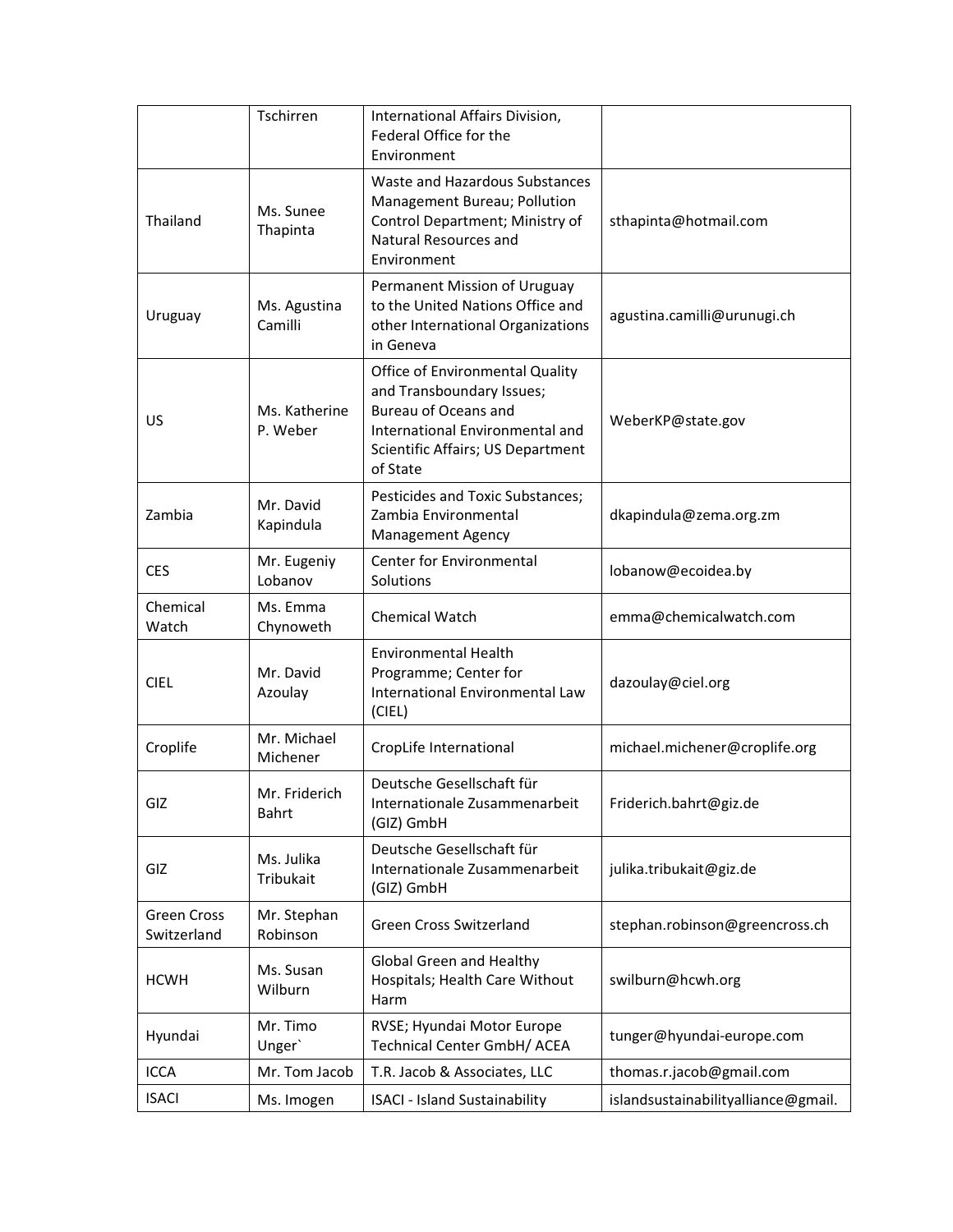|                               | Ingram                              | Alliance CIS Inc.                                                                                                      | com                           |
|-------------------------------|-------------------------------------|------------------------------------------------------------------------------------------------------------------------|-------------------------------|
| <b>ISDE</b>                   | Ms. Lilian<br>Corra                 | International Society of Doctors<br>for the Environment /<br>Argentinean Association of<br>Doctors for the Environment | liliancorra@gmail.com         |
| <b>ISWA</b>                   | Ms. Jiao Tang                       | Technical Department;<br><b>International Solid Waste</b><br>Association                                               | jtang@iswa.org                |
| <b>ITUC</b>                   | Mr. Brian<br>Kohler                 | <b>International Trade Union</b><br>Confederation                                                                      | BKohler@industriall-union.org |
| N <sub>3</sub>                | Mr. Henning<br>Friege               | N3 Nachhaltigkeitsberatung Dr.<br>Friege & Partner                                                                     | Friege@N-hoch-drei.de         |
| <b>PAN</b>                    | Ms. Rina<br>Guadagnini              | Pesticide Action Network United<br>Kingdom (PAN UK)                                                                    | rinaguadagnini@pan-uk.org     |
| Pure Earth                    | Mr. Andrew<br><b>McCartor</b>       | Global Commission on Pollution,<br>Health and Development; Pure<br>Earth                                               | drew@pureearth.org            |
| Sofies                        | Mr. David<br>Rohat                  | <b>Sofies</b>                                                                                                          | david.rochat@sofiesgroup.com  |
| <b>WEF</b>                    | Ms. Katrina<br>Hayter               | <b>Chemistry and Advanced</b><br>Materials Industry, World<br><b>Economic Forum</b>                                    | Katrina.Hayter@weforum.org    |
| <b>WECF</b>                   | Ms. Alexandra<br>Caterbow           | Women in Europe for a Common<br>Future                                                                                 | alexandra.caterbow@wecf.eu    |
| ZDHC                          | Mr. Michel<br>Frank                 | <b>ZDHC Foundation</b>                                                                                                 | michel@zdhc.org               |
| Zoi<br>Environment<br>Network | Mr. Otto<br>Simonett                | Zoi Environment Network                                                                                                | otto.simonett@zoinet.org      |
|                               |                                     | <b>IGOs</b>                                                                                                            |                               |
| <b>BRS</b><br>Secretariat     | Mr. Rolph<br>Payet                  | Secretariat of the Basel,<br>Rotterdam and Stockholm<br>Conventions                                                    | rolph.payet@brsmeas.org       |
| <b>OHCHR</b>                  | Mr. Baskut<br>Tuncak                | Office of the United Nations High<br><b>Commissioner for Human Rights</b>                                              | unsrtoxics@gmail.com          |
| <b>ECOWAS</b>                 | Mr. Joseph<br>Akinkugbe<br>Adelegan | <b>Environment and Sustainable</b><br>Development; ECOWAS Bank for<br><b>Investment and Development</b>                | dr.joseph.adelegan@gmail.com  |
| <b>GEF</b>                    | Mr. Anil<br>Sookdeo                 | <b>GEF Secretariat</b>                                                                                                 | asookdeo@thegef.org           |
| ILO                           | Mr. Pavan<br>Baichoo                | International Labour Organization                                                                                      | baichoo@ilo.org               |
| <b>OECD</b>                   | Mr. Bob<br>Diderich                 | <b>Organization for Economic</b><br><b>Cooperation and Development</b>                                                 | Bob.DIDERICH@oecd.org         |
| <b>OHCHR</b>                  | Ms. Melinda                         | Office of the United Nations High                                                                                      | mchingsimon@ohchr.org         |